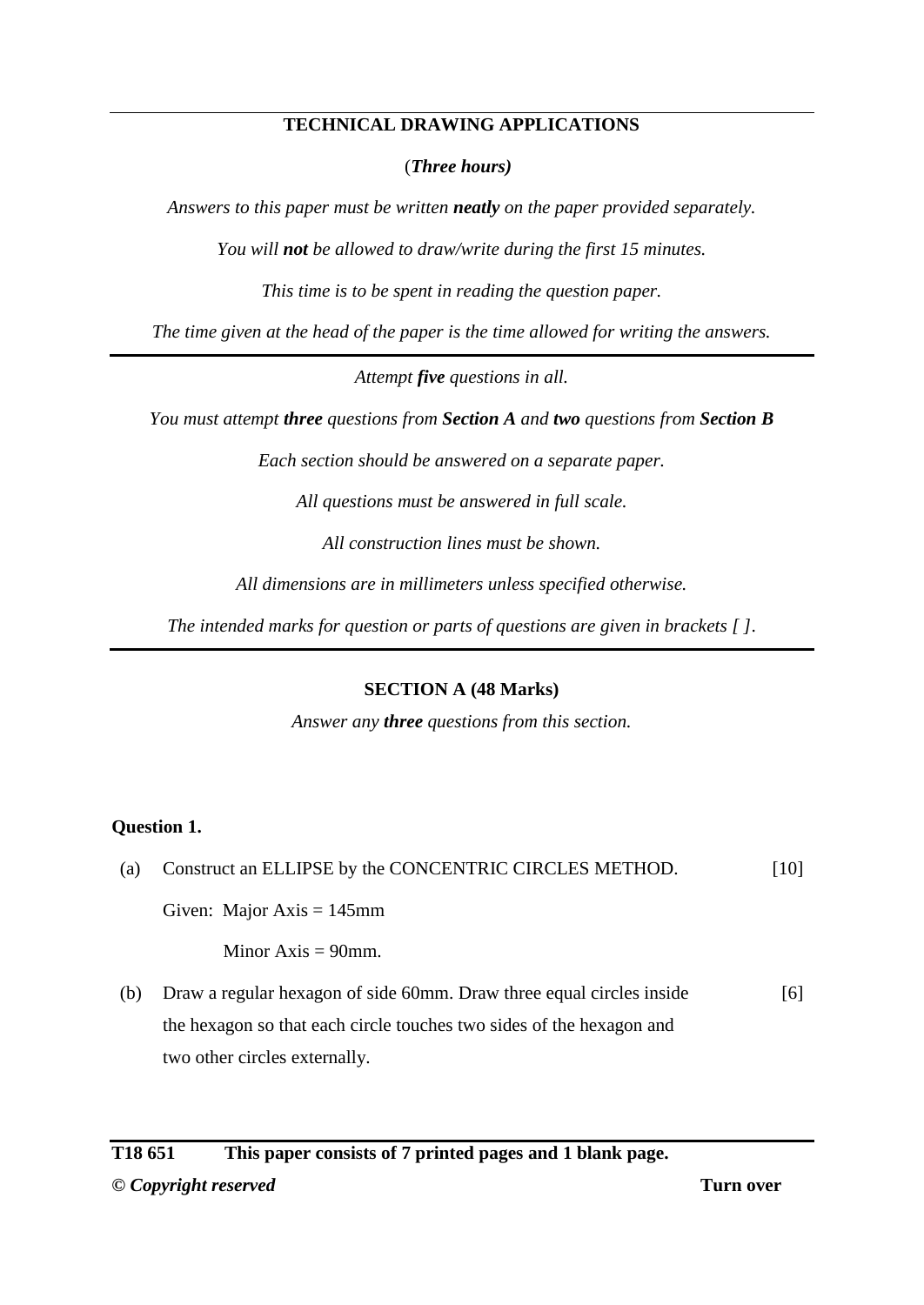### **Question 2.**

Draw the Front View and the Top View of a right hexagonal Pyramid whose axis is inclined at  $30^{\circ}$  to the horizontal plane (H.P.) and is parallel to the vertical plane (V.P.). One side of the base is inclined at 45° to the V.P. Its apex is nearer to the H.P. than its base. [16]

[16]

Given: Side of the base  $= 30$ mm Length of Axis =75mm. Use the **THIRD ANGLE METHOD** of projection.

### **Question 3.**

Refer to **Figure 1** given below. Copy the given template.

(Insert any 4 dimensions.)



#### **Figure 1**

#### **Question 4.**

Construct a **PLAIN SCALE** long enough to measure the length = 4.3m. Given: R. F.  $= 1:50$ . Show the data and working neatly. Taking the measurements from the scale constructed, draw a neat scale diagram of a regular pentagon ABCDE of side 2.6m. In the same figure, construct geometrically a square PQRS so that [16]

Area [Square PQRS] = Area [Pentagon ABCDE].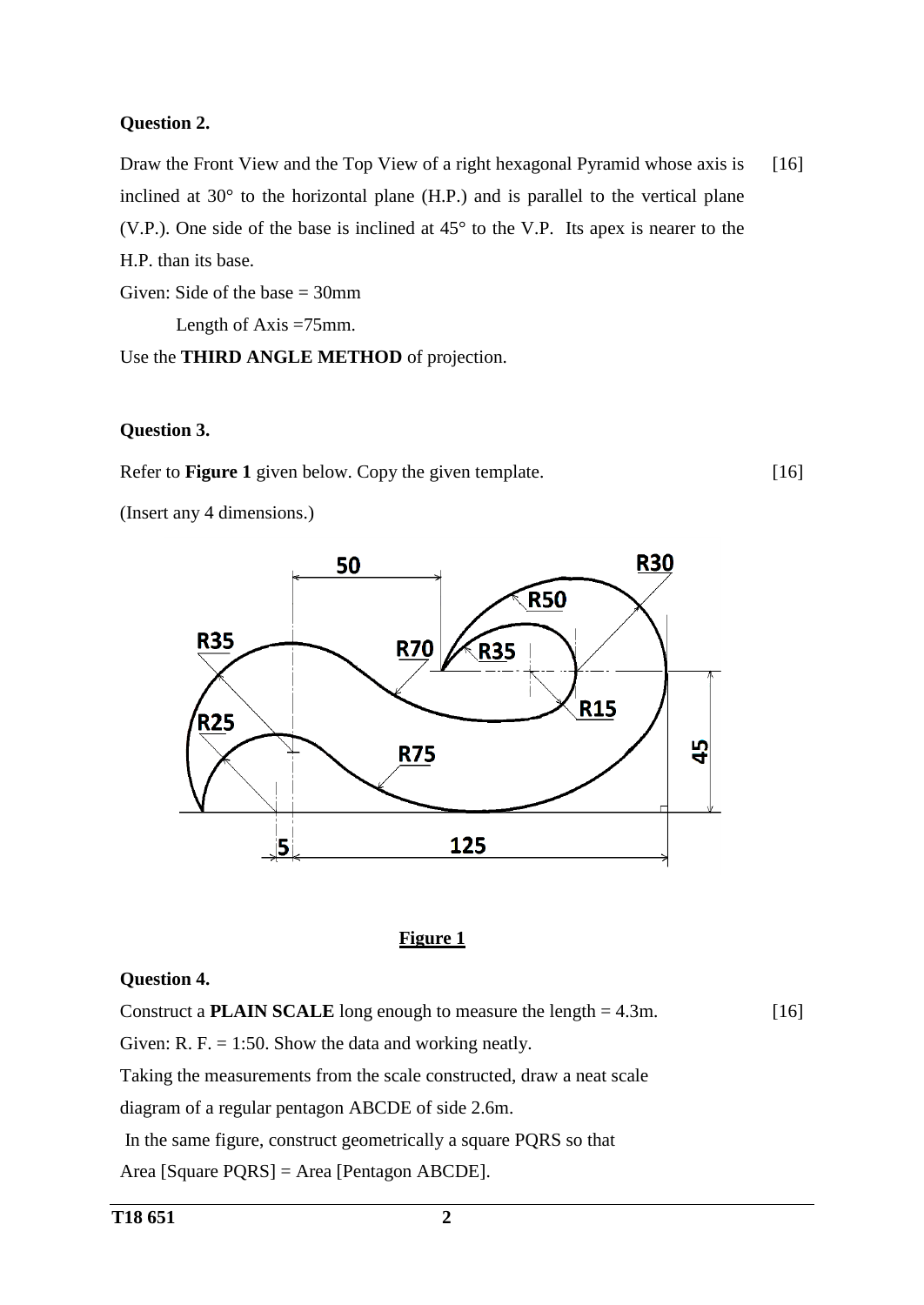# **Question 5.**

Refer to **Figure 2** given below. It shows the Front View (F.V.) and the Left Hand Side [16]View (L.H.S.V.) of an object in the **FIRST ANGLE METHOD** of projection. Draw the **OBLIQUE VIEW** when the receding axis is inclined at  $45^\circ$  to the horizontal.

**Use scale 2:1.**

(Do not insert any dimensions.)



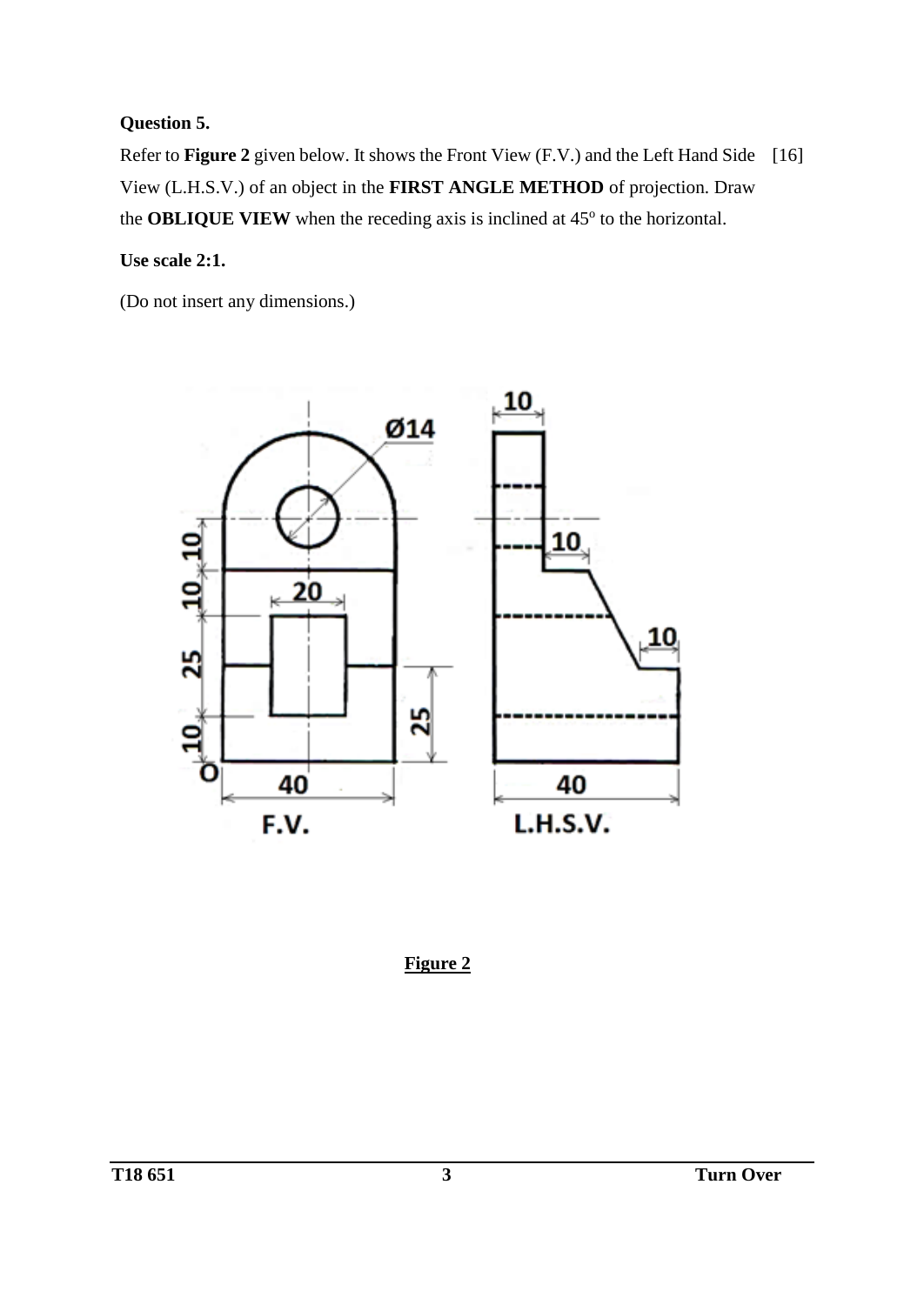### **SECTION B (52 Marks)**

*Answer any two questions from this Section*.

# **Question 6.**

(a) Refer to **Figure 3** given below. It shows the front view (F.V.) and the right hand side view (R.H.S.V.) of a right square prism in the **FIRST ANGLE METHOD** of projection. Its axis is parallel to the horizontal plane (H.P.) and parallel to the vertical plane (V.P.). One side of its base is inclined at 30° to the H.P. [12]

The prism is cut by a cutting plane inclined at 45° to the H.P. and perpendicular to the V.P. The vertical trace (V.T.) of the cutting plane is shown in the figure. Draw the :

- (i) Front View
- (ii) Sectional Top View.
- (iii) Sectional Right Hand Side View.

Given : Side of the base  $= 35$ mm

Length of axis =70mm.

Use the **FIRST ANGLE METHOD** of projection.



**Figure 3**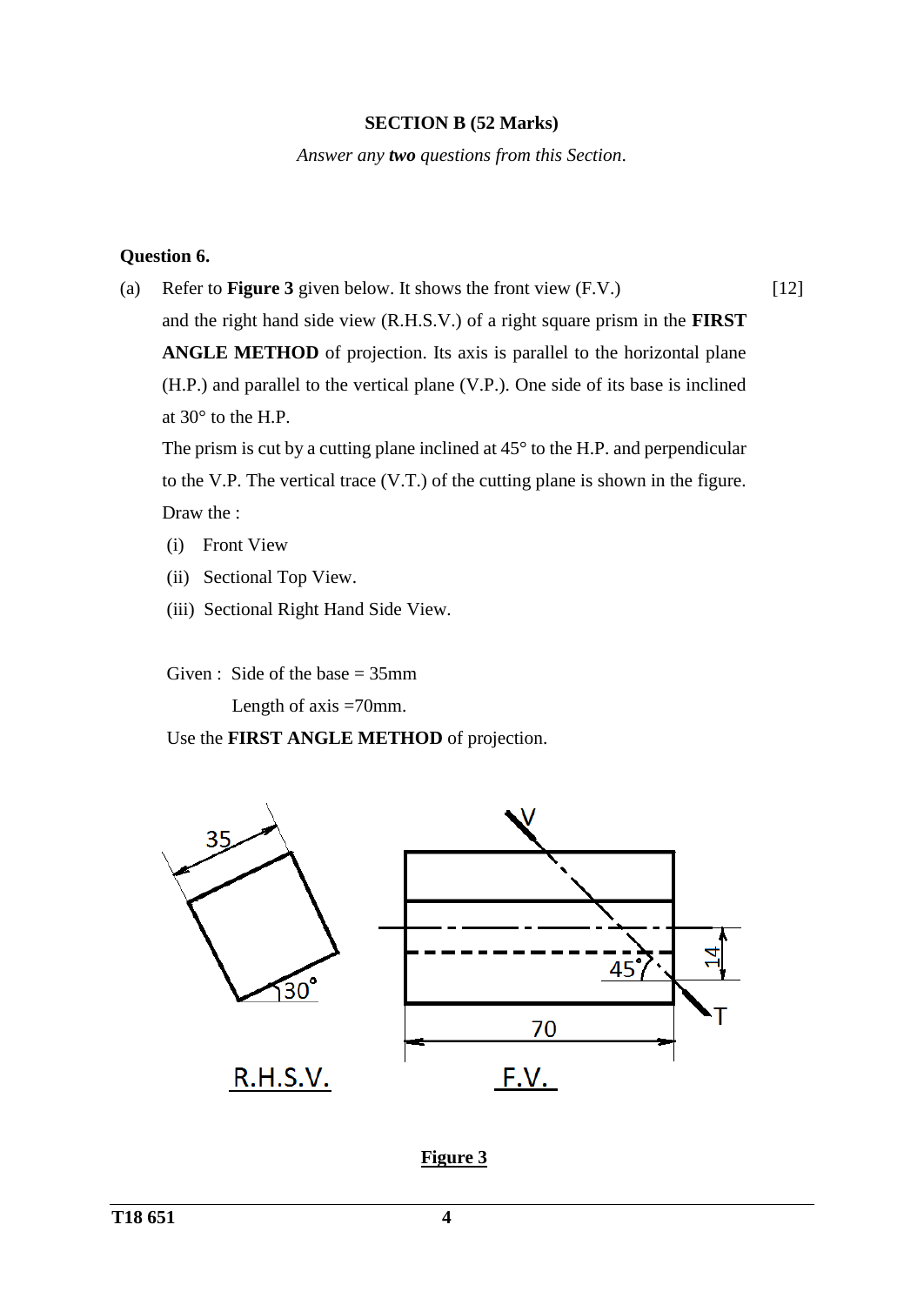- (b) Refer to **Figure 4** given below which shows the front view (F.V.) and the top view (T.V.) of a right pentagonal pyramid in the **FIRST ANGLE METHOD** of projection. Its axis is perpendicular to the horizontal plane (H.P.) and parallel to the vertical plane (V.P.). One side of its base is parallel to the V.P. The pyramid is cut by a cutting plane inclined at 45° to the H.P. and perpendicular to the V.P. The vertical trace (V.T.) of the cutting plane is shown in the figure. Draw the: [14]
	- (i) Front View
	- (ii) Sectional Top View
	- (iii) True Shape of Section.
	- Given: Side of the base  $= 35$ mm

Length of  $axis = 65$ mm



**Figure 4**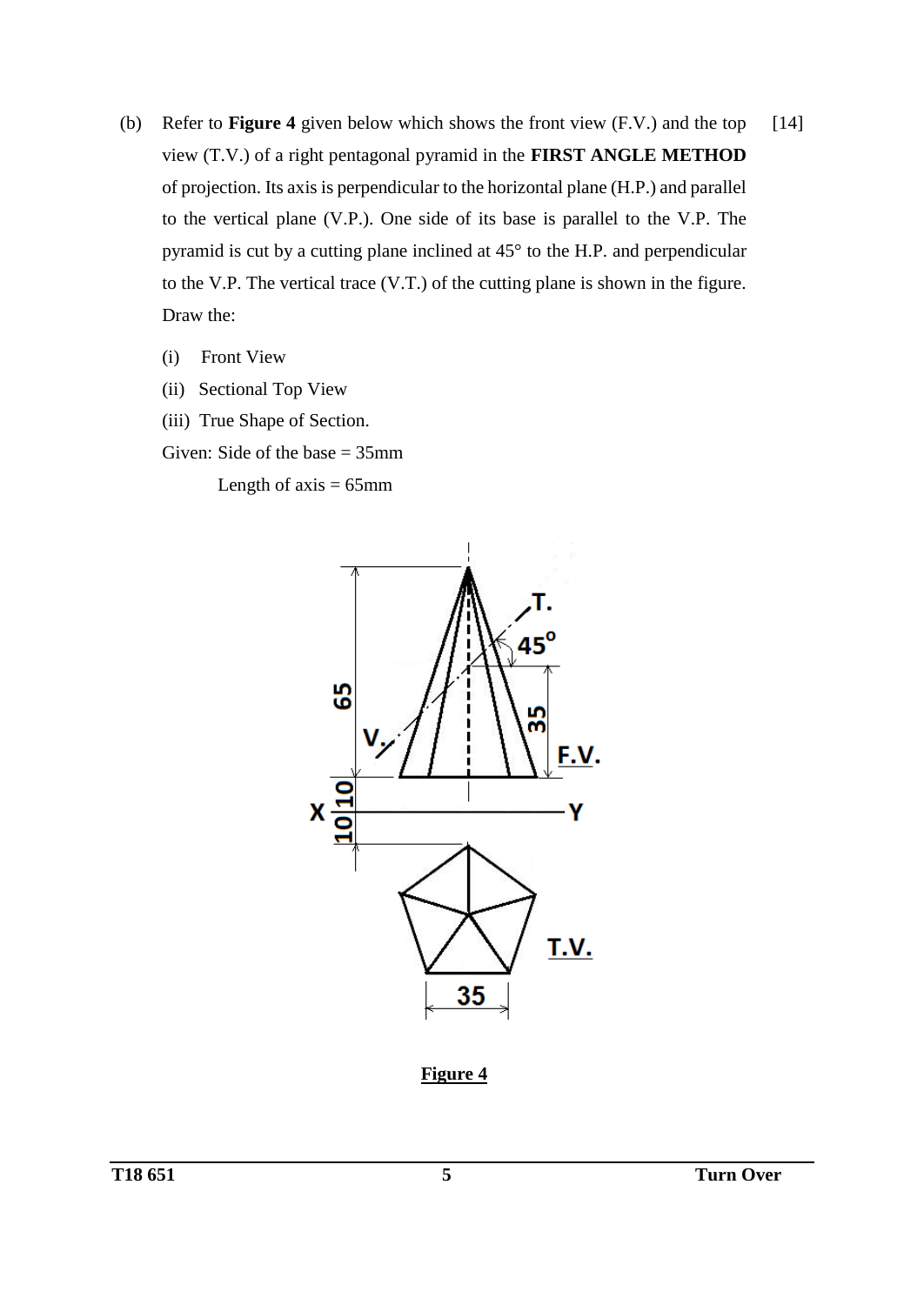# **Question 7.**

Refer to **Figure 5** given below.

Copy the given **Isometric View.**

(Do not insert any dimensions.)



**Figure 5**